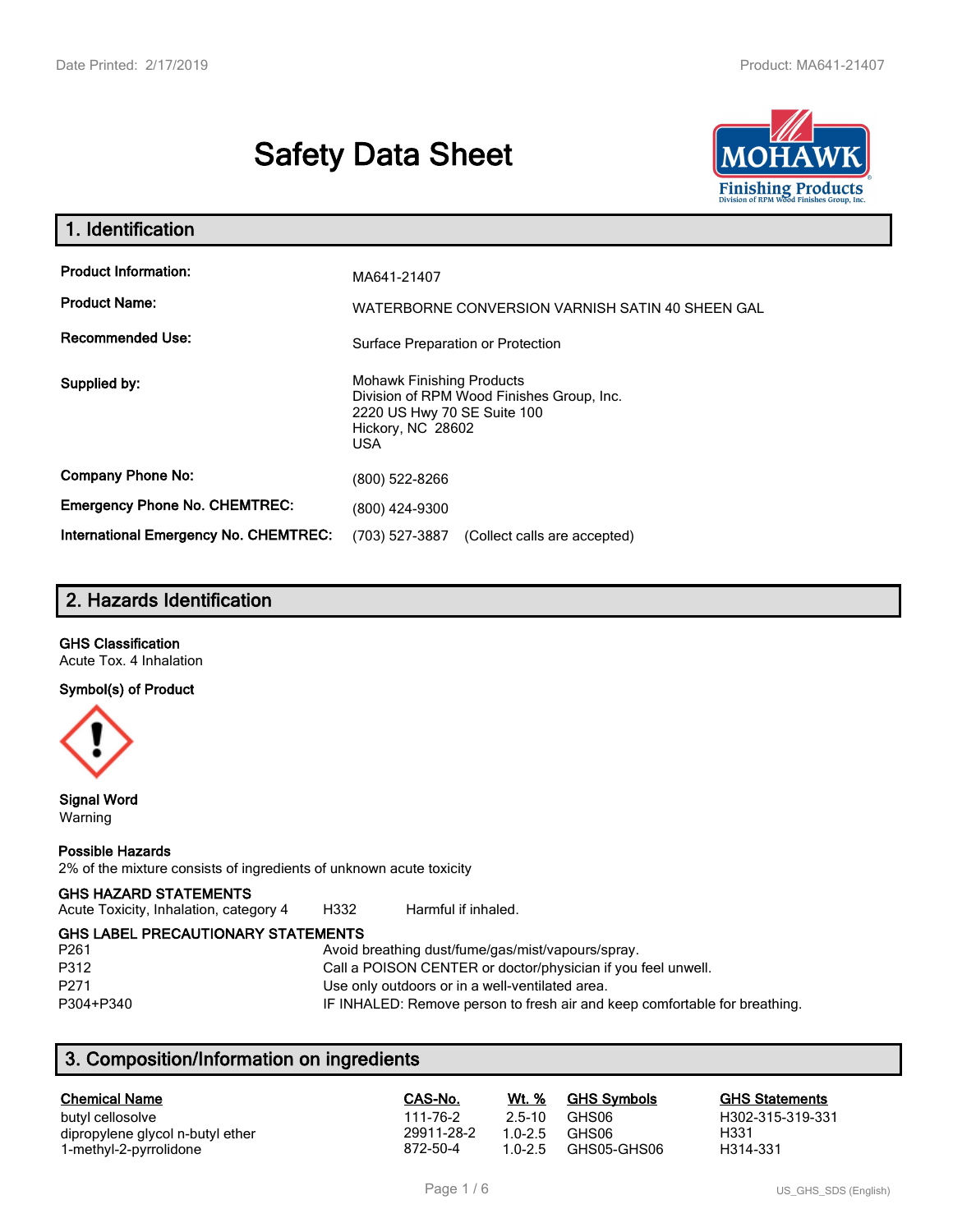| exanol       |  |
|--------------|--|
| riethylamine |  |

| texanol       |          | 25265-77-4   0.1-1.0   No Information | No Information |
|---------------|----------|---------------------------------------|----------------|
| triethylamine | 121-44-8 | 0.1-1.0 GHS02-GHS05-                  | H225-302-311   |
|               |          | GHS06                                 |                |

H225-302-311-314-331-335

The exact percentage (concentration) of ingredients is being withheld as a trade secret.

The text for GHS Hazard Statements shown above (if any) is given in the "Other information" Section.

## **4. First-aid Measures**



FIRST AID - EYE CONTACT: IF IN EYES: Rinse cautiously with water for several minutes. Remove contact lenses, if present and easy to do. Continue rinsing. If eye irritation persists: Get medical advice/attention.

FIRST AID - SKIN CONTACT: IF ON SKIN: Gently wash with plenty of Soap and Water. If skin irritation occurs: Get medical advice/ attention.

FIRST AID - INGESTION: IF SWALLOWED: rinse mouth. Do NOT induce vomiting. IF exposed or if you feel unwell: Call a POISON CENTER or doctor/physician.

FIRST AID - INHALATION: IF INHALED: Remove person to fresh air and keep comfortable for breathing.

## **5. Fire-fighting Measures**

**SPECIAL FIREFIGHTING PROCEDURES:** This product is not expected to burn under normal conditions of use.

**FIREFIGHTING EQUIPMENT:** None.

#### **6. Accidental Release Measures**

**ENVIRONMENTAL MEASURES:** No Information

**STEPS TO BE TAKEN IN CASE MATERIAL IS RELEASED OR SPILLED:** Follow personal protective equipment recommendations found in Section VIII. Personal protective equipment needs must be evaluated based on information provided on this sheet and the special circumstances created by the spill including; the material spilled, the quantity of the spill, the area in which the spill occurred, and the training and the expertise of employees in the area responding to the spill. Do not allow the spilled product to enter public drainage system or open waterways.

## **7. Handling and Storage**



**HANDLING:** Avoid inhalation and contact with eyes, skin, and clothing. Wash hands thoroughly after handling and before eating or drinking.

**STORAGE:** Keep containers closed when not in use. Store in cool well ventilated space away from incompatible materials.

## **8. Exposure Controls/Personal Protection**

| Ingredients with Occupational Exposure Limits |                      |                       |                     |                         |  |
|-----------------------------------------------|----------------------|-----------------------|---------------------|-------------------------|--|
| <b>Chemical Name</b>                          | <b>ACGIH TLV-TWA</b> | <b>ACGIH-TLV STEL</b> | <b>OSHA PEL-TWA</b> | <b>OSHA PEL-CEILING</b> |  |
| butyl cellosolve                              | 20 ppm               | N.D.                  | 50 ppm              | N.D.                    |  |
| dipropylene glycol n-butyl ether              | N.D.                 | N.D.                  | N.D.                | N.D.                    |  |
| 1-methyl-2-pyrrolidone                        | N.D.                 | N.D.                  | N.D.                | N.D.                    |  |
| texanol                                       | N.D.                 | N.D.                  | N.D.                | N.D.                    |  |
| triethylamine                                 | $0.5$ ppm            | ppm                   | 25 ppm              | N.D.                    |  |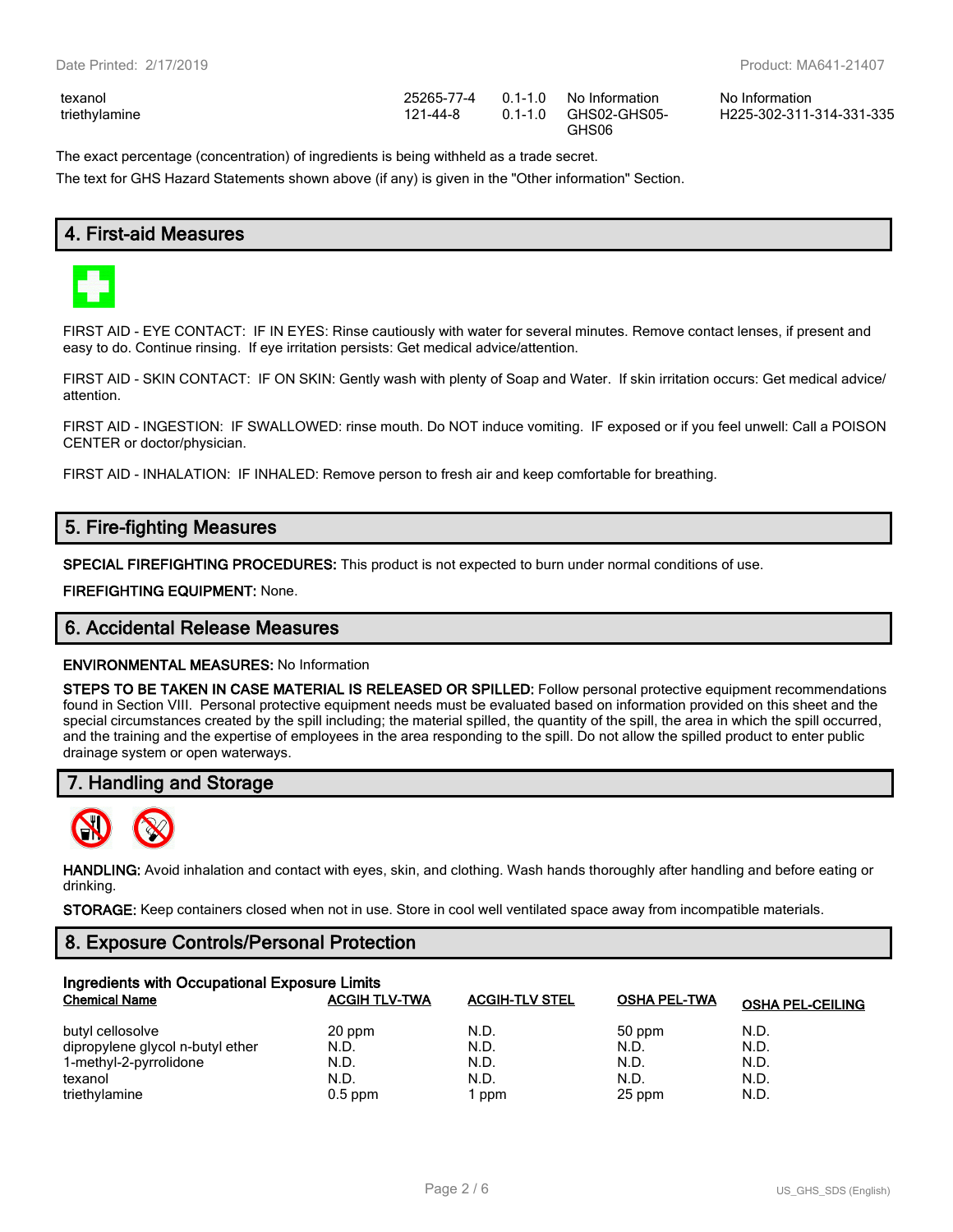#### **Further Advice: MEL = Maximum Exposure Limit OES = Occupational Exposure Standard SUP = Supplier's Recommendation Sk = Skin Sensitizer N.E. = Not Established N.D. = Not Determined**

#### **Personal Protection**



**RESPIRATORY PROTECTION:** Use NIOSH approved respiratory protection.



**SKIN PROTECTION:** Wear chemical resistant footwear and clothing such as gloves, an apron or a whole body suit as appropriate.



**EYE PROTECTION:** Wear chemical-resistant glasses and/or goggles and a face shield when eye and face contact is possible due to splashing or spraying of material.



**OTHER PROTECTIVE EQUIPMENT:** No Information



**HYGIENIC PRACTICES:** It is good practice to avoid contact with the product and/or its vapors, mists or dust by using appropriate protective measures. Wash thoroughly after handling and before eating or drinking.

## **9. Physical and Chemical Properties**

| Appearance:                    | Cloudy Liquid               | <b>Physical State:</b>                      | <b>LIQUID</b>        |
|--------------------------------|-----------------------------|---------------------------------------------|----------------------|
| Odor:                          | Mild Amine                  | <b>Odor Threshold:</b>                      | Not determined       |
| Density, g/cm3:                | 1.043                       | pH:                                         | 8.2                  |
| Freeze Point. °F:              | Not determined              | <b>Viscosity:</b>                           | Not determined       |
| <b>Solubility in Water:</b>    | Not determined              | Partition Coefficient, n-octanol/<br>water: | Not determined       |
| Decomposition temperature, °F: | Not determined              | <b>Explosive Limits, %:</b>                 | Not determined       |
| Boiling Range, °F:             | Not determined              | Flash Point, °F:                            | $>$ 200 $^{\circ}$ F |
| Combustibility:                | Does not support combustion | Auto-Ignition Temperature, °F:              | Not determined       |
| <b>Evaporation Rate:</b>       | Slower than Diethyl Ether   | Vapor Pressure, mmHg:                       | Not determined       |
| <b>Vapor Density:</b>          | Not determined              |                                             |                      |
| $N.I. = No$ Information        |                             |                                             |                      |

## **10. Stability and reactivity**

**STABILITY:** Stable under normal conditions. **CONDITIONS TO AVOID:** Contact with incompatible materials. **INCOMPATIBILITY:** Acids, Bases, Oxidizing agents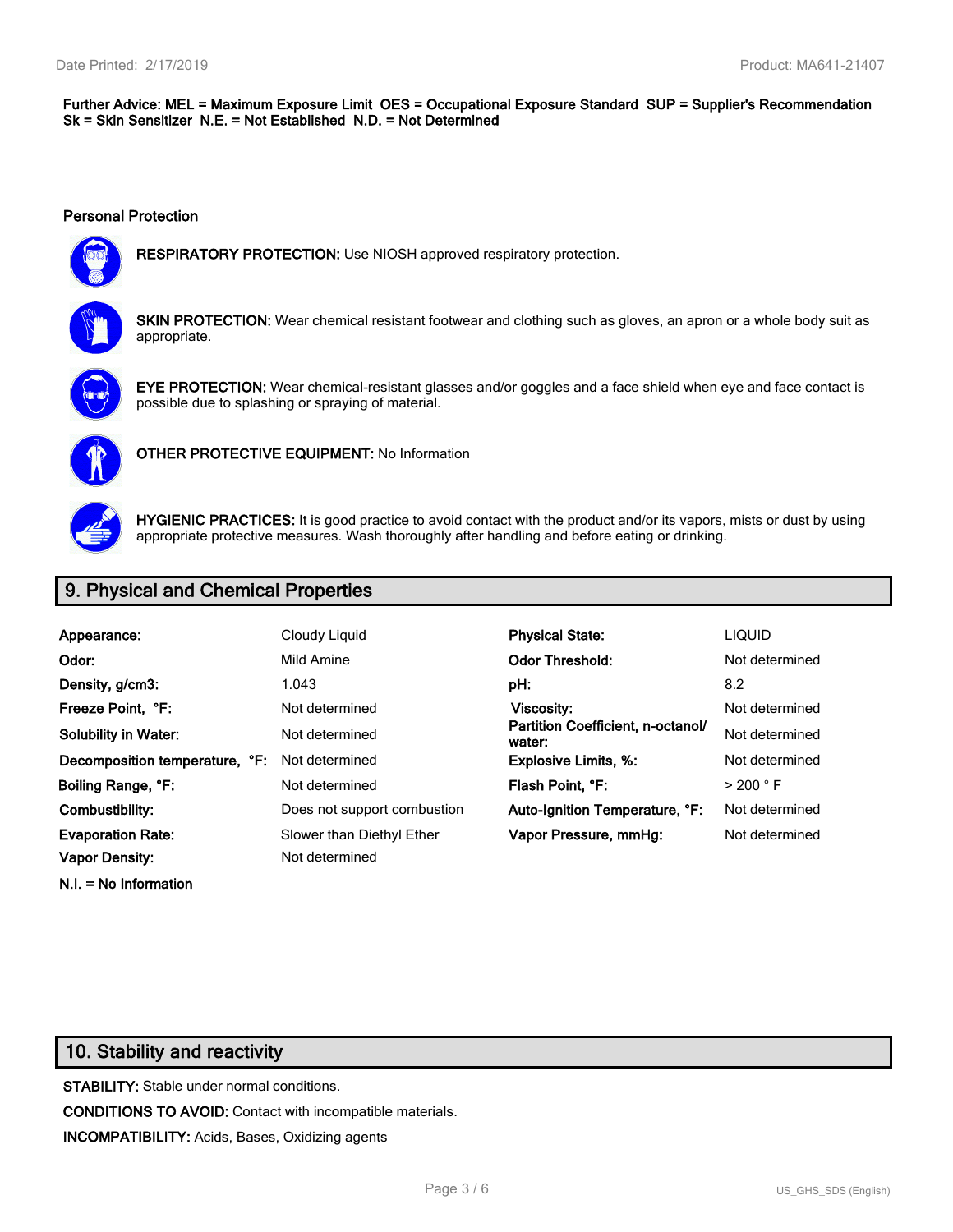#### **HAZARDOUS DECOMPOSITION PRODUCTS:** Not determined.

## **11. Toxicological information**



**Practical Experiences**

**EMERGENCY OVERVIEW:** No Information

**EFFECT OF OVEREXPOSURE - EYE CONTACT:** No Information

**EFFECT OF OVEREXPOSURE - INGESTION:** No Information

**EFFECT OF OVEREXPOSURE - INHALATION:** No Information

**EFFECT OF OVEREXPOSURE - SKIN CONTACT:** No Information

**CARCINOGENICITY:** No Information

#### **PRIMARY ROUTE(S) OF ENTRY:**

#### **Inhalation**

#### **Acute Toxicity Values The acute effects of this product have not been tested. Data on individual components are tabulated below**

| CAS-No.                   | <b>Chemical Name</b>             | Oral LD50       | Dermal LD50        | Vapor LC50   |
|---------------------------|----------------------------------|-----------------|--------------------|--------------|
| 111-76-2                  | butyl cellosolve                 | 470 mg/kg Rat   | >2000 mg/kg Rabbit | $>4.9$ mg/l  |
| 29911-28-2                | dipropylene glycol n-butyl ether | >3700 mg/kg Rat | >2000 mg/kg Rat    | $>2.04$ mg/l |
| 872-50-4                  | 1-methyl-2-pyrrolidone           | 3598 mg/kg Rat  | 8000 mg/kg Rabbit  | 3.1 mg/L Rat |
| 25265-77-4                | texanol                          | 3200 mg/kg Rat  | >15200 mg/kg Rat   | N.I.         |
| 121-44-8                  | triethylamine                    | 730 mg/kg Rat   | 580 mg/kg Rabbit   | 7.1 mg/L Rat |
| $M = - M$ and $M$ and $M$ |                                  |                 |                    |              |

#### **N.I. = No Information**

## **12. Ecological information**

**ECOLOGICAL INFORMATION:** Ecological evaluation of this material has not been performed; however, do not allow the product to be released to the environment without governmental approval/permits.

## **13. Disposal Information**



**Product**

**DISPOSAL METHOD:** Waste from this material may be a listed and/or characteristic hazardous waste. Dispose of material, contaminated absorbent, container and unused contents in accordance with local, state, and federal regulations.

**STEPS TO BE TAKEN IN CASE MATERIAL IS RELEASED OR SPILLED:** Follow personal protective equipment recommendations found in Section VIII. Personal protective equipment needs must be evaluated based on information provided on this sheet and the special circumstances created by the spill including; the material spilled, the quantity of the spill, the area in which the spill occurred, and the training and the expertise of employees in the area responding to the spill. Do not allow the spilled product to enter public drainage system or open waterways.

## **14. Transport Information**

**SPECIAL TRANSPORT PRECAUTIONS:** No Information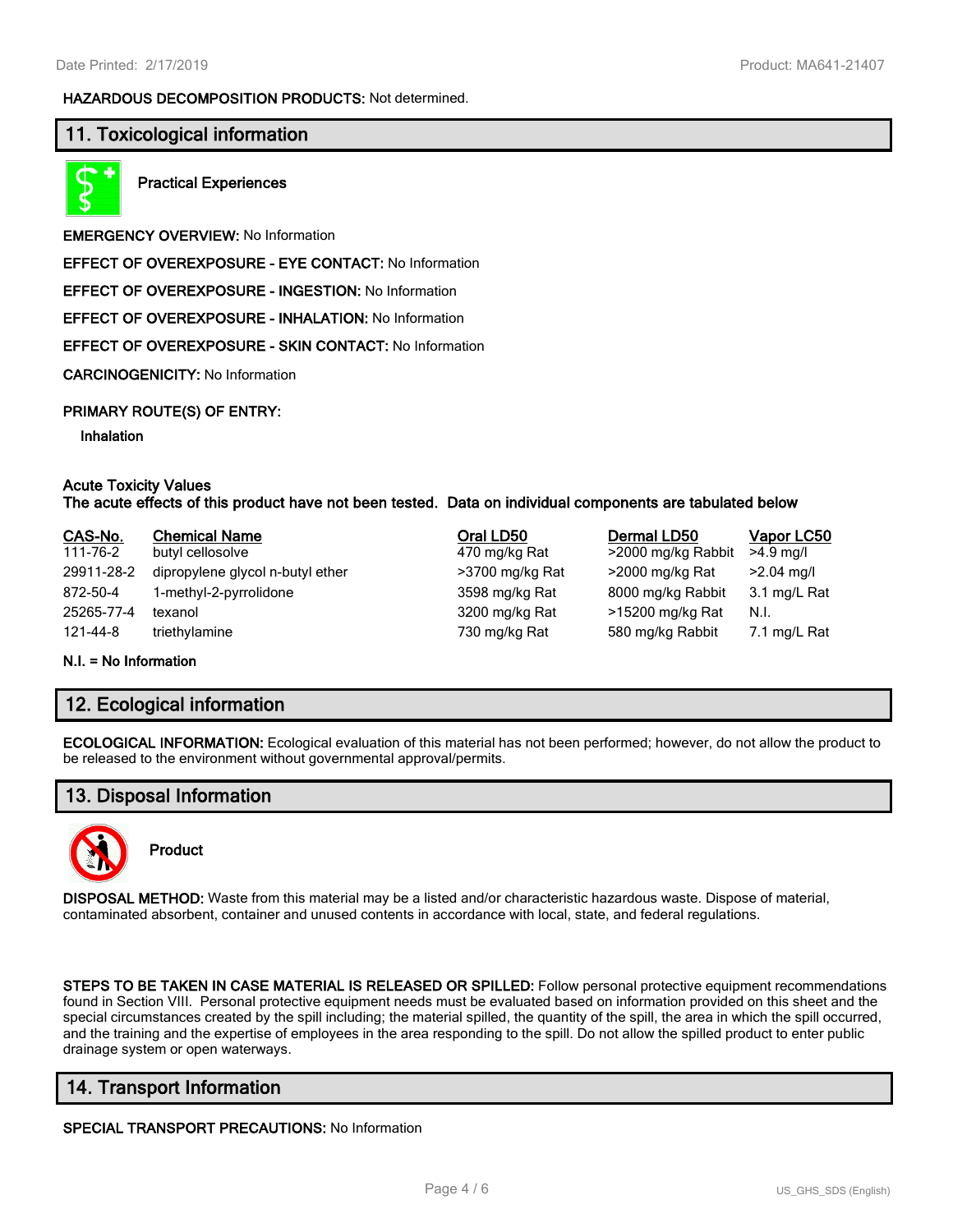**DOT:** NOT RESTRICTED **IATA:** NOT RESTRICTED **IMDG:** NOT RESTRICTED

## **15. Regulatory Information**

## **U.S. Federal Regulations:**

#### **CERCLA - SARA Hazard Category**

This product has been reviewed according to the EPA 'Hazard Categories' promulgated under Sections 311 and 312 of the Superfund Amendment and Reauthorization Act of 1986 (SARA Title III) and is considered, under applicable definitions, to meet the following categories:

Acute Health Hazard

#### **SARA SECTION 313**

This product contains the following substances subject to the reporting requirements of Section 313 of Title III of the Superfund Amendment and Reauthorization Act of 1986 and 40 CFR part 372:

#### **Chemical Name CAS-No.**

1-methyl-2-pyrrolidone 872-50-4

#### **TOXIC SUBSTANCES CONTROL ACT**

This product contains the following chemical substances subject to the reporting requirements of TSCA 12(B) if exported from the United States:

#### **Chemical Name CAS-No.**

| telomer b ammonia salt $(2:1:1)$ |  |
|----------------------------------|--|
| telomer b salt                   |  |

## **U.S. State Regulations:**

#### **CALIFORNIA PROPOSITION 65**

 $\sqrt{\phantom{a}}\phantom{a}$  WARNING: Reproductive Harm - www.P65Warnings.ca.gov.

1-Methyl-2-Pyrrolidone, Reproductive Harm, 1.5118%

## **16. Other Information**

| <b>Revision Date:</b>       | 2/17/2019                                                                                                 |  |                              |  |                             | 11/17/2018              |
|-----------------------------|-----------------------------------------------------------------------------------------------------------|--|------------------------------|--|-----------------------------|-------------------------|
| <b>Reason for revision:</b> | Substance and/or Product Properties Changed in Section(s):<br>03 - Composition/Information on Ingredients |  |                              |  |                             |                         |
| Datasheet produced by:      |                                                                                                           |  |                              |  |                             |                         |
| <b>HMIS Ratings:</b>        |                                                                                                           |  |                              |  |                             |                         |
|                             | Flammability:                                                                                             |  | <b>Reactivity:</b>           |  | <b>Personal Protection:</b> |                         |
|                             |                                                                                                           |  | <b>Regulatory Department</b> |  |                             | <b>Supersedes Date:</b> |

**Volatile Organic Compounds, gr/ltr:** 250

65530-70-3 65530-72-5